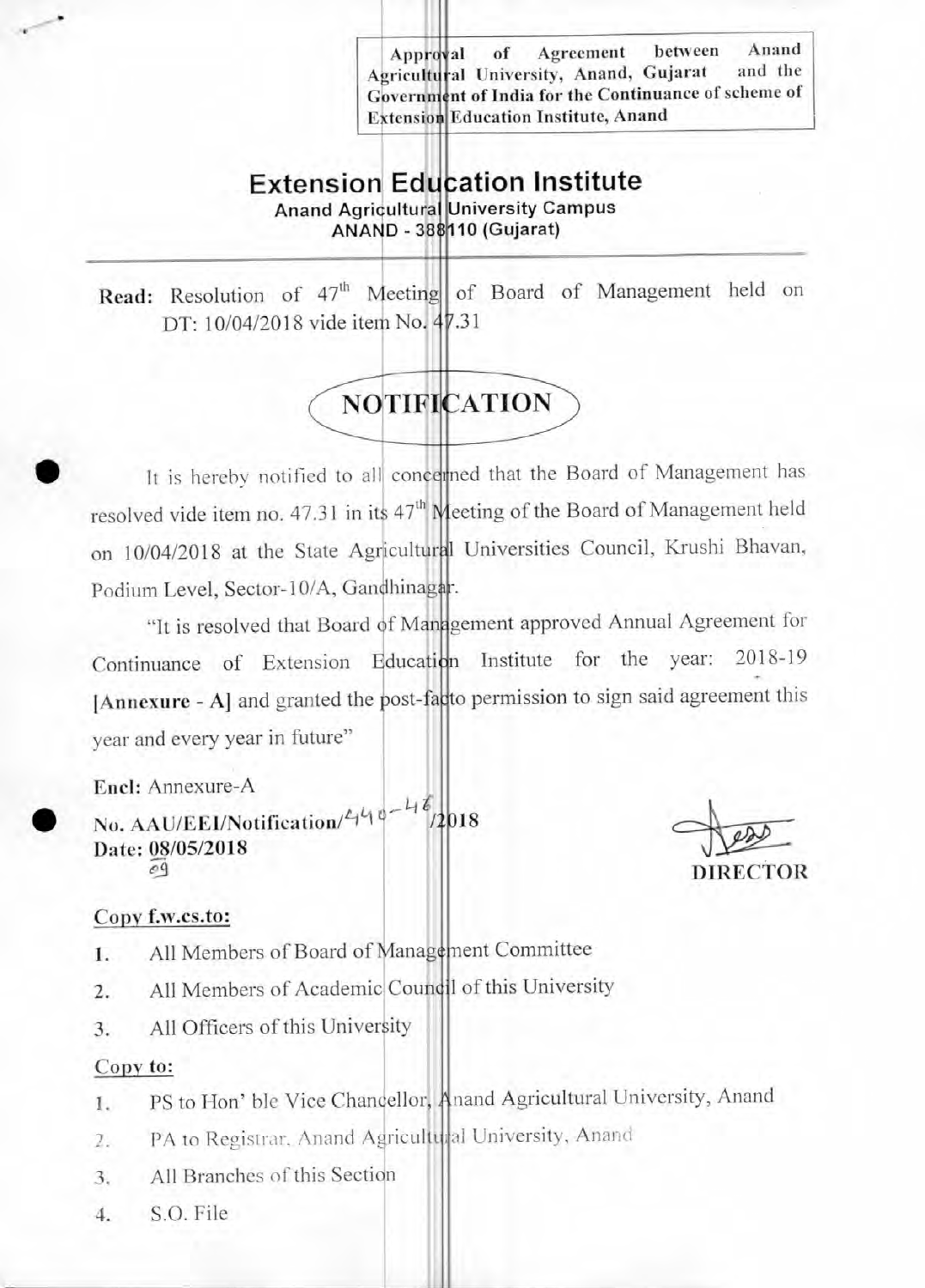#### Annexure -A

# AGREEMENT BETWEEN AAU & GO1 FOR EE1, ANAND

AGREEMENT ENTERED INTO WITH THE ANAND AGRICULTURAL UNIVERSITY, ANAND, GUJARAT AND THE GOVT. OF INDIA FOR THE CONTINUANCE OF SCHEMES EXTENSION EDUCATION INSTITUTE, ANAND FOR THE YEAR 2018-19

THIS AGREEMENT made this 1<sup>st</sup> day of April, 2018 between the President of India (Here in after referred to as ' the Government of India' which expression shall where the context so admits to include his successors and assigns) of the one part and the Director of Extension Education, Anand Agricultural University, Anand (here after referred to as the "University" which expression shall where the context so admits to include the successors and assigns) of the other part.

WHEREAS THE GOVT. OF INDIA has through the Directorate of Extension reorganized Agricultural Extension System in the State and taken up the responsibility of assisting the States in training their staff engaged on the reorganized systems;

AND WHEREAS the GOVT. OF INDIA has decided to finance and suitably strengthen the Extension Education Institute already established under Anand Agricultural University to train the State Level Officers of the Western States of India working under the reorganized set up;

AND WHEREAS the Extension Education Institute has been established with physical facilities, instructional staff and equipment necessary to impart high quality training in the subject of extension education on a short and long term basis as required by the Govt. of India, Ministry of Agriculture and Farmers Welfare, Directorate of Extension to provide studies in the field of extension education for the benefit of State Level Officers of the Western States of India and develop the institute as a Regional Institute for Training.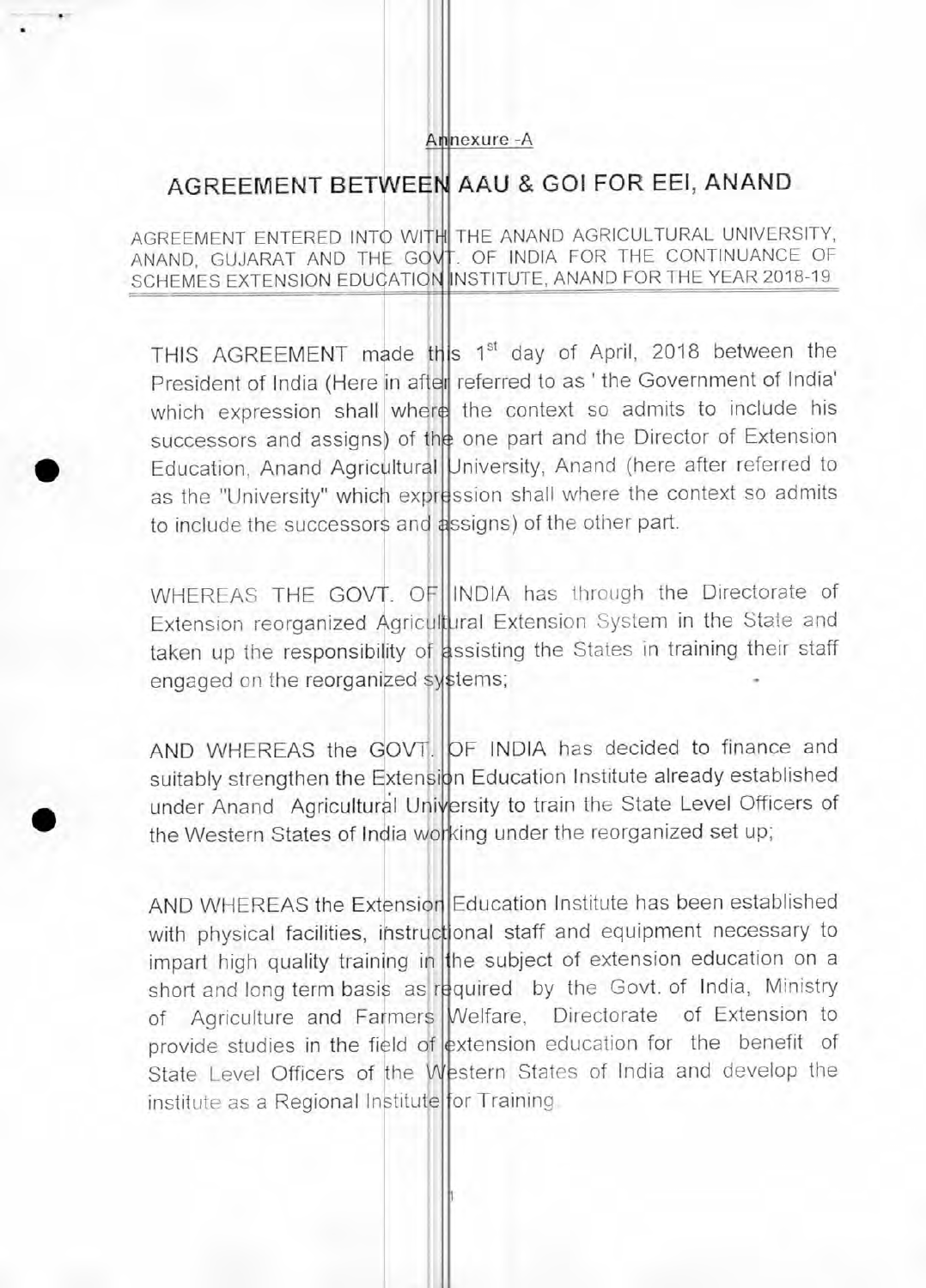## NOW THIS DEAD WITNESS AS FOLLOWS

## **CLAUSE-I**

## THE GOVT. OF INDIA AGREE......

- 1. That the Extension Education Institute will continue to run as constituent institute of the Anand Agricultural University and will be under the overall control of the university.
- 2. To provide non recurring financial assistance only in absolutely essential cases.
- 3. To provide a recurring financial assistance adequate for employing the institutional staff indicated in Schedule-II and providing other facilities as indicated in Schedule-I so long as the training courses are run by the Extension Education Institute as approved and sponsored by the Directorate of Extension.

•

- 4. That the staff members recruited and appointed for the Extension Education Institute will be treated as University employees and will be governed by the University rules with regard to the pay scales, leaves, dearness allowances traveling allowances, promotion, removal, retirement, provident fund, gratuity and all other administrative matters.
- 5. That during each financial year, the Extension Education Institute will conduct a minimum of 20 to 25 training courses with suitable intervals in between them. The number of trainees for each course will vary from 10 to 20. Annually, a schedule of training courses will be prepared and approval of the Govt. of India shall be obtained before conducting the courses. Further Extension Education Institute will conduct consultancy base research study jobs or training programmes in collaboration with state government / NGO institute in the area without interrupting on/off campus training programmes of GOI.
- 6. That the Govt. of India, Directorate of Extension will provide broad outline of the syllabus and that the University will undertake to develop the syllabus and maintain it on current basis in consultation with and approval of the Directorate of Extension and representative of the University.
- 7. That the periodical evaluation of the training programme will be made by the Govt. of India, Directorate of Extension in collaboration with the staff of the Extension Education Institute and an appropriate representative of the respective University, the State Department of Agrical are whose participants are evaluation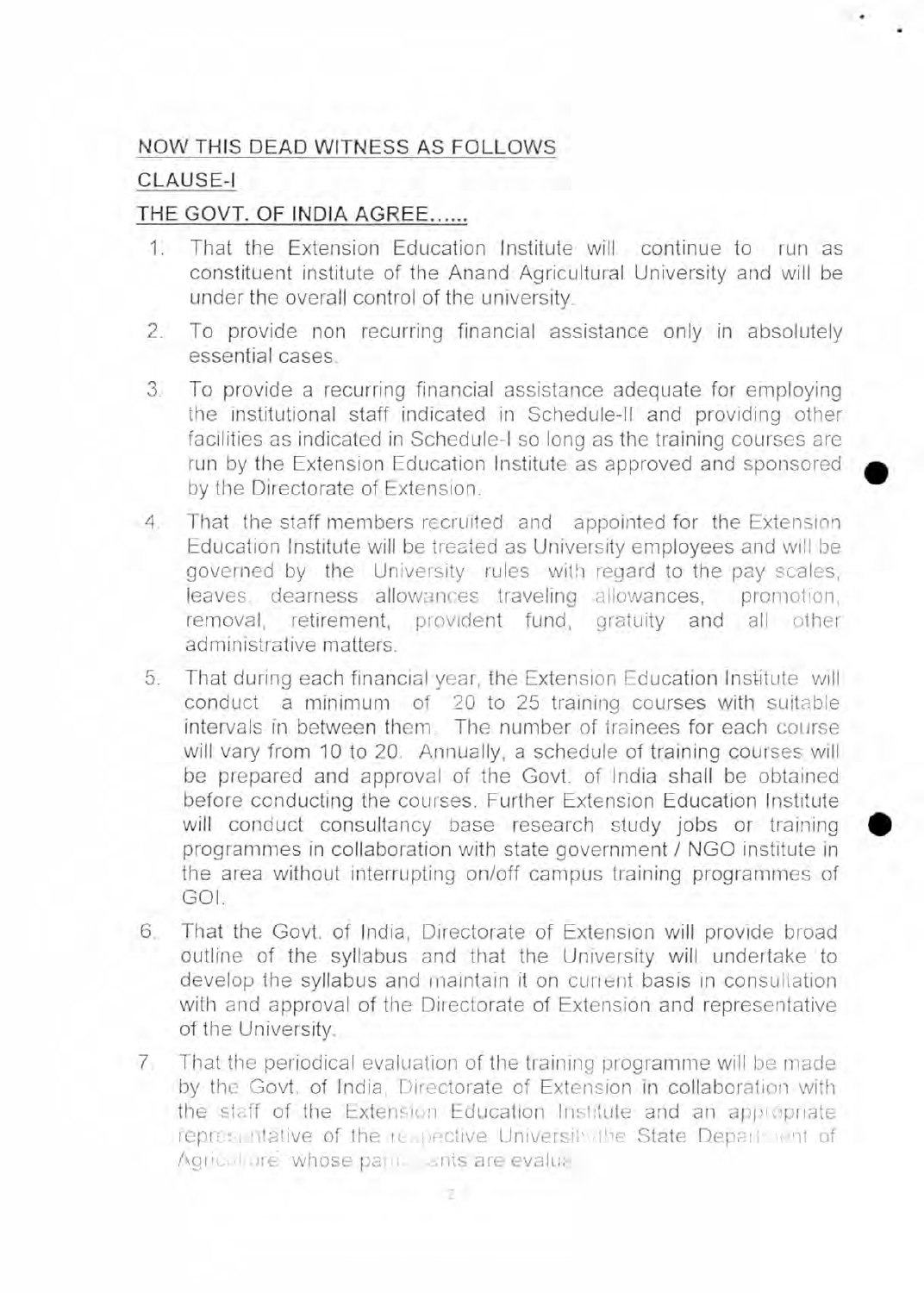#### CLAUSE-II

•

## THE ANAND AGRICULTURAL UNIVERSITY HEREBY AGREES:

- 1. That the University will utilize specifically all the building and equipment met up with the funds of the Govt. of India for conducting the short term as well as long term training courses including those leading to M. Sc. and Ph.D. degree courses at Extension Education Institute and housing the staff working in the Extension Education Institute.
- 2. That in the event of discontinuance of the training courses at the University by the Govt. of India; University will assume responsibilities of continuance of the teaching facilities. All assets created under the scheme will be used on  $a$  permanent and continuing basis for imparting training in Agricultural Extension Education with the approval of the Govt. of India (Directorate of Extension). No asset will be disposed off by the University without prior approval of Govt. of India.
- 3. That the University will obtain approval of the Govt. of India for the renovation of building by submission of layout plan and execute the work without loss of time. It will start renovation of building indicated in Schedule-I and within the time schedule, within the ceiling under non-recurring expenditure, capital in building provided in the scheme, the civil works will be given the first priority and completed within a period specified in the Government order releasing the grant.
- 4. That the institute will make suitable adjustment in the staffing pattern except for the faculty to suit the local conditions, but their service shall be primarily used for the cause of the institute. Any such changes, when made, will be communicated to the Govt. of India.
- 5. That the University will provide free of charge/at a nominal rate within the ceiling of the funds allocated by the GOI for the purpose (at per day per participant basis); accommodation, electricity and water to all the trainees. The amount so collected from the charges of accommodation to the trainees and others will go to constituting a revolving fund which may be utilized to undertake urgent minor repairs, etc.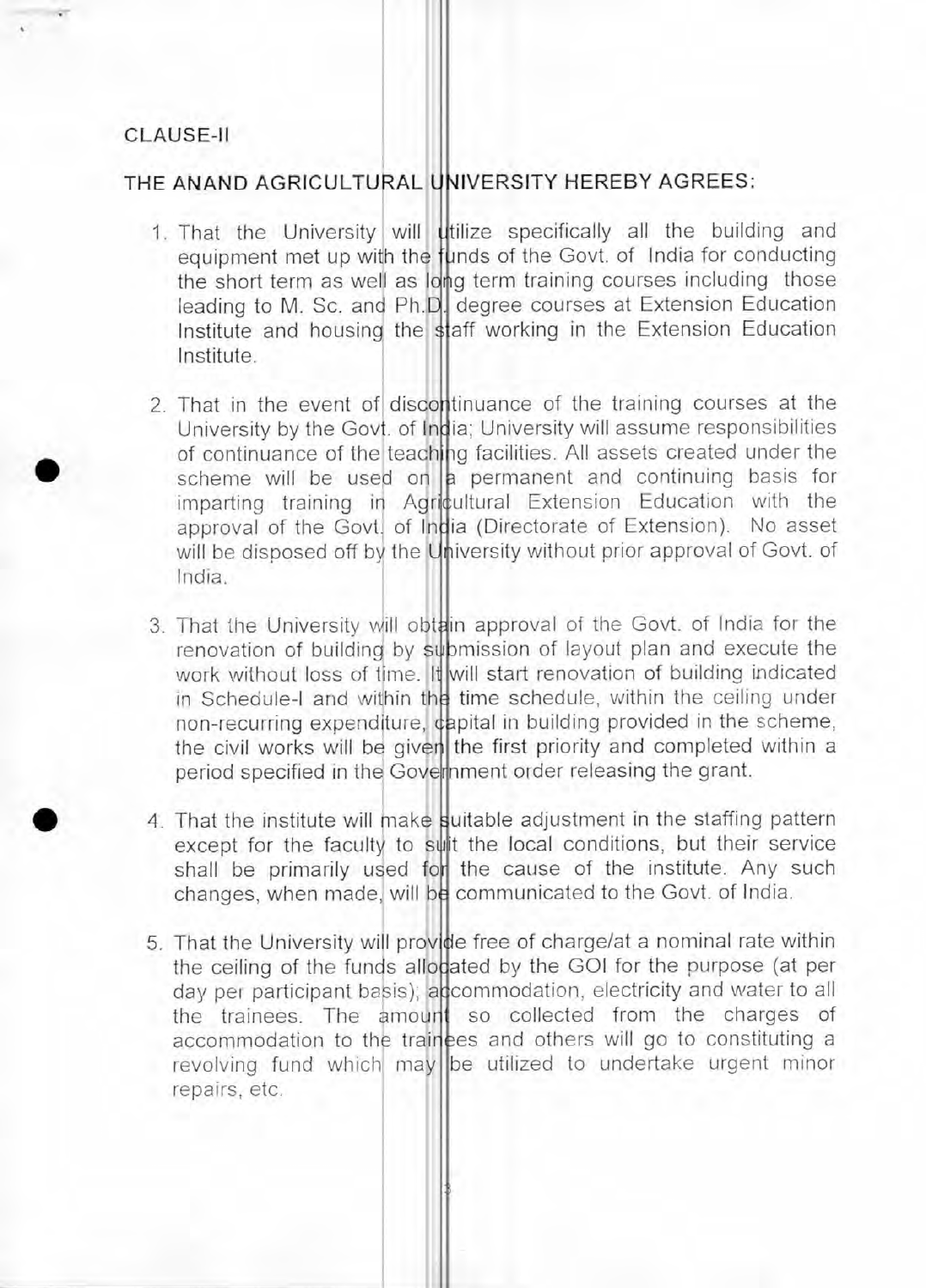- 6. That for the residential accommodation provided to the staff members, the house rent will be charged as per the University Rules and receipts realized will go to constituting a revolving fund which may be utilized to undertake urgent minor repairs, etc...
- 7. That the accounts of the Extension Education Institute will be maintained on the pattern followed by Anand Agricultural University.
- 8. That the accounts of the Extension Education Institute will be audited by the appropriate authority appointed for auditing the accounts of the University and the same will be furnished to the Directorate of Extension annually.
- 9. That the University will submit annual report to the Govt. of India on the working of the institute not later than the first quarter of the following year.

•

•

## CLAUSE-III

- 1 That University will associate a representative of the Govt. of India, Directorate of Extension in the following matters pertaining to teaching members of the staff until such time the Govt. of India provide financial assistance to the Extension Education Institute :
	- i. Presentation of qualifications
	- ii. Selection
		- iii. Appointment
	- iv. Transfer

The supporting staff will be appointed by the University as per University rules.

- 2. The University will have on their council (dealing with educational aspect of the short term courses, inter alia the items like modification and alternation in syllabus, duration of training in various subjects, practical and field extension training, etc. are referred to the said council); the representative of the Govt. of India (Directorate of Extension).
- 3. The University will constitute a Management Committee to plan and review the training courses to be conducted in the Extension Education Institute. A representative of the Directorate of Extension will be a permanent member of the Management Committee.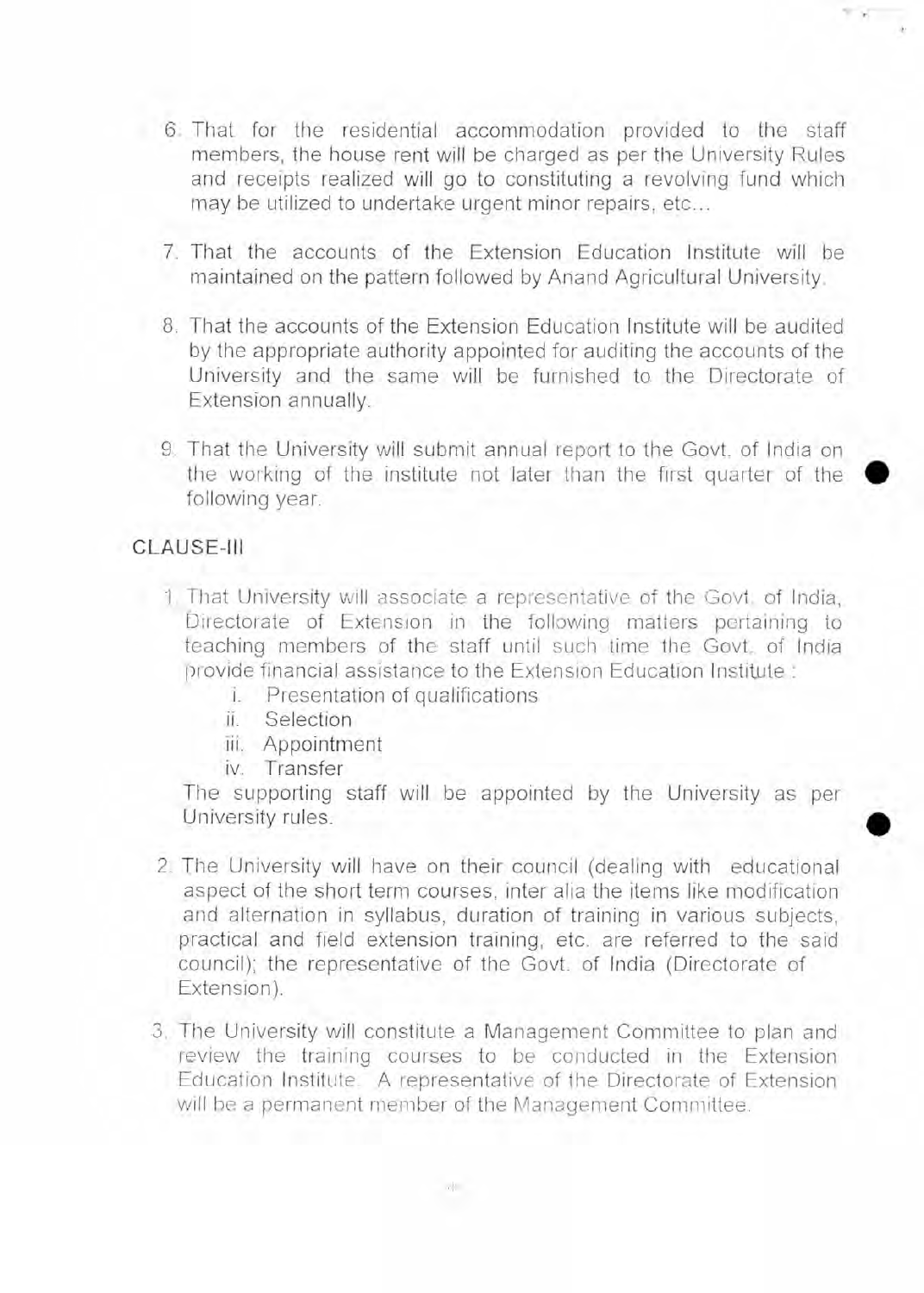- 4 The Extension Education Institute will enjoy the functional autonomy for planning and implementing training programme including tour and will work under the direct administrative control of the Vice-Chancellor. Director, EEI will be with all the powers and authority of a Director in a respective SAU.
- 5. The Director, Extension Education Institute will have direct access to the Directorate of Extension, Govt. of India on matters relating to the training courses to be conducted each year.
- 6. The Extension Education Institute is a Regional Institute and therefore will work under the overall administrative control of the Vicechancellor. It will be obligatory on the part of the institute to implement the programmes sponsored by the Directorate of Extension, Govt. of India.
- 7. The University will utilize the building, staff, equipments and other facilities in line with the specific objectives and the intent of the agreement as specified in clause-I, sub-clause I, 2, 3 and 4 and clause-III, sub-clause  $2 \& 3$  of this agreement. In the event these facilities cease to be utilized for specific purposes, the Govt. of India shall have the right to utilize the assets as it may elect. However, the University shall have the first right in the event of this contingency to purchase these assets at the depreciated cost arrived at as per rules on its behalf approved by the Govt. of India. In case, the University does not desire to exercise the above rights, the Govt. of India shall have the freedom to utilize the assets as it may elect.
- 8. The clause of the agreement relating to the short/long term training courses will be valid till during Plan Period (31<sup>st</sup> March, 2019) unless extended subject to the term and conditions to be mutually agreed upon.
- 9. The agreement will come into effect as soon as both the parties constitute it.
- 10. All disputes and differences arising out of or in any way touching or concerning this agreement shall be referred to the decision of an arbitration of three arbitrators out of which one will be Vice-chancellor of the University or his nominee and two other nominees of the Govt. of India and the decision given by the majority of the arbitrators shall be final and binding on both the parties.
- 11. The Central Government has agreed to bear the stamp duty, if any, for this document.
- 12. IN WITNESS WHEREOF parties here to through their authorized representatives have set their respective hand on the day, month and yea' first above writteil.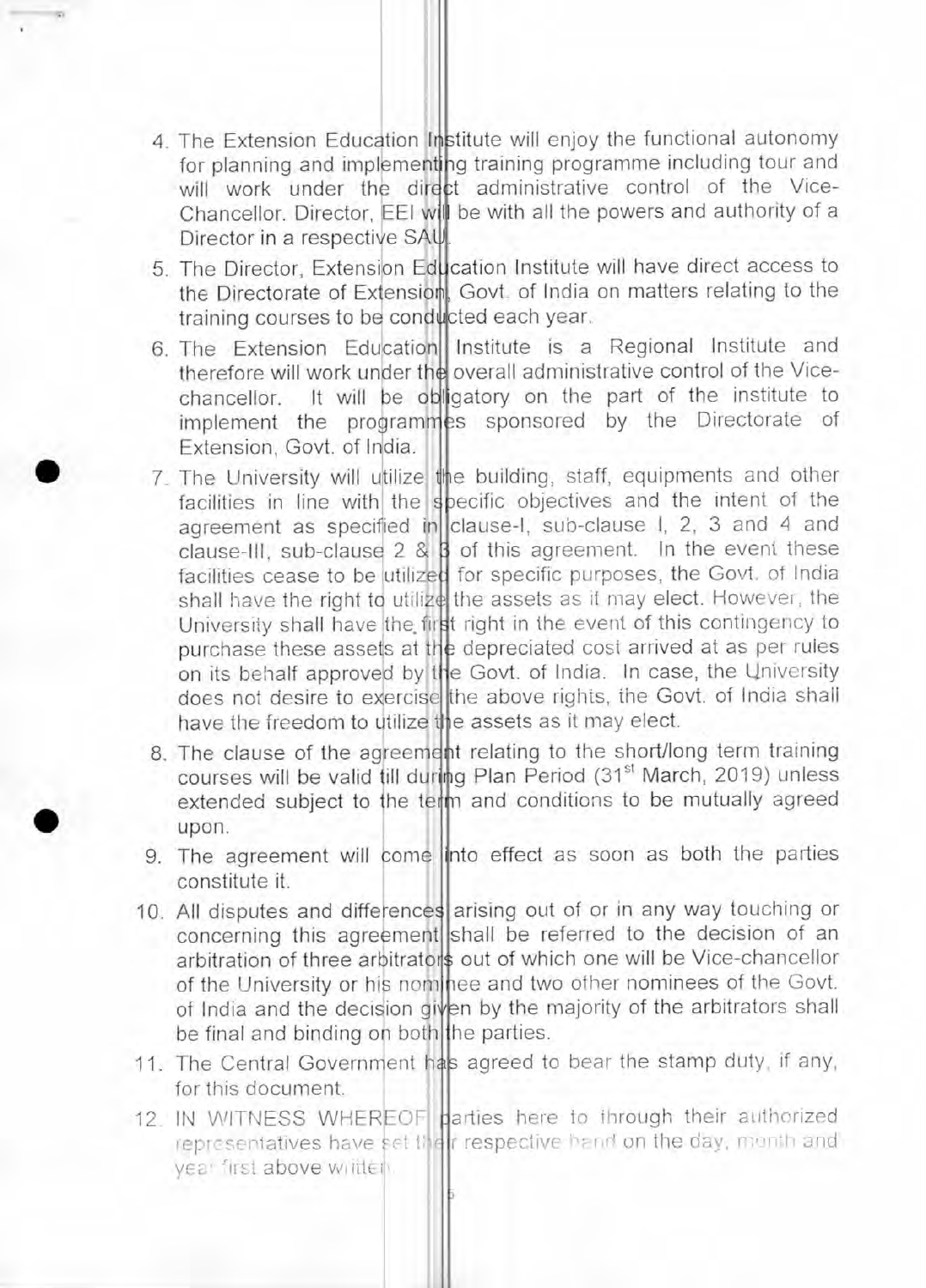Signed by:

For and on behalf of President of India

Signed by:

For and on behalf of Anand Agricultural University

Director Extension Education Anand Agricultural University Anand, Gujarat

## Witness:

 $1.$ 

Director Extension Education Institute Anand Agricultural University Anand, Gujarat

 $\frac{1}{2} \left( \frac{1}{2} \right) \left( \frac{1}{2} \right)$ 

2.

Registrar Anand Agricultural University Anand Gujarat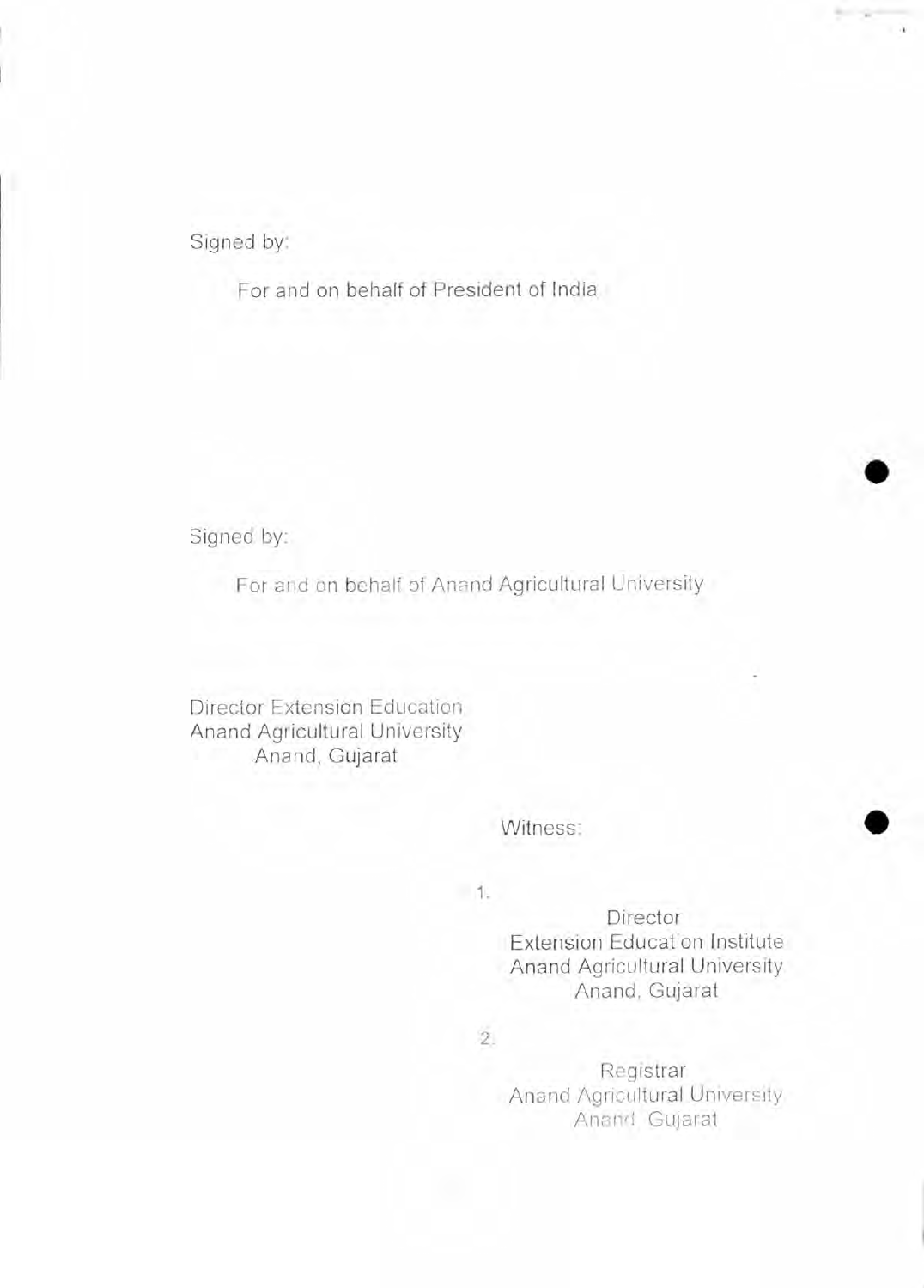### SCHEDULE-I

|                        |                               |                 |                                                                               |                |                                             | (RS. In Lakh) |  |
|------------------------|-------------------------------|-----------------|-------------------------------------------------------------------------------|----------------|---------------------------------------------|---------------|--|
| <b>Recurring Items</b> |                               |                 |                                                                               |                | Non Recurring Items                         |               |  |
| Pay &<br>Allowances    | Travelling<br><b>Expenses</b> | raining<br>Cost | Recurring<br>contingencies<br>including<br>operating cost,<br>office expenses | Civil<br>works | Vehicle/ Machinery &<br>Equipment/Furniture |               |  |
|                        | っ                             | 3               |                                                                               | 5              |                                             |               |  |
| 236.00                 | 4.00                          | 45.00           | 25.00                                                                         |                | 30.00 Mini Bus                              |               |  |
|                        |                               |                 |                                                                               |                | 20.00 Office car                            |               |  |
| 236.00                 | 4.00                          | 45.00           | 25.00                                                                         |                | 50.00                                       | 360.00        |  |

#### PROPOSED BUDGET REQUIREMENT FOR THE YEAR 2018-19

 $\ldots$ 

#### Justification for the propose Budget

#### 1. Pay and Allowances

The status of staff position as on 01.04.2018 is depicted in Schedule-II. For the staff, the total requirement of pay and allowances for the financial year 2018-19 has been worked out and it is estimated to Rs.236.00 lakh (Annexure-1). (The figures for Pay & Allowances are calculated on the basis of  $7<sup>th</sup>$  Pay Commission Recommendations)

#### 2. Travelling Expenses

The travelling expenses are proposed to Rs. 4.00 lakh for conducting offcampus training programmes and other official work.

#### 3. Training Cost

 $\bullet$ 

The Academic Training Calendar of EEI, Anand for the year 2018-19 is proposed, discussed and finalized in Annual Training Planning workshop held at MANAGE Hyderabad on 16-17 Jan, 2018. Accordingly, 30 on-campus workshops/training programmes and 35 off-campus / peripatetic workshops are planned to be proposed for approval of Academic Committee. Thus, total 65 workshops/training programmes are planned to be conducted during the year 2018-19. The training cost of Rs. 45.00 lakh is proposed to meet the expenses towards conduction of training programmes during the year 2018-19.

## 4. Recurring Contingencies Including Dperating Cost, Office Expenses

This institute has developed Hostel facilities for accommodation of participants of EEI training programmes. Moreover, the facilities which include equipments such as Telephone, Fax Machine, Computers, Laser Printers, Xerox Machine, AC, Tube Well, etc are available to support the training programmes. Moreover, two vehicles are being used extensively for training activities of EEI, Anand In order to maintain and repairs of hostel and other equipments, a provision of Recurring Continge, cies Indluding Operating Cost, Office Expenses is estimated to Rs. 25.00 lattle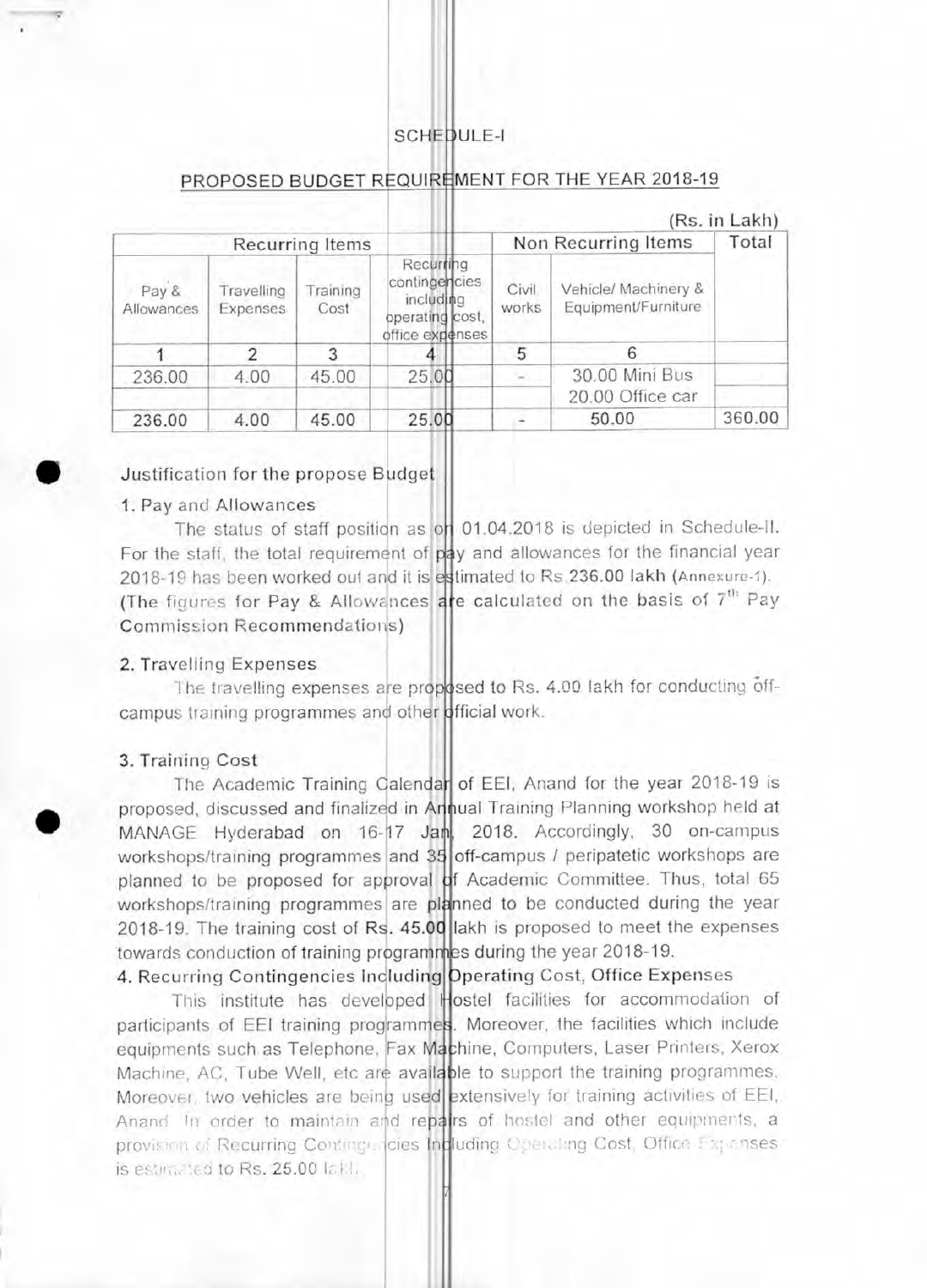## **5. Non Recurring Items Purchase of Minibus**

The Present Minibus (Swaraj Mazda) at EEI, Anand was purchased on  $30<sup>th</sup>$  March, 1993 with the cost of Rs. 5,10,070/- and it has completed more than 26years and run 2.5 lakh Km as on date. Thus, it has completed its life in years and running of kilometers. Total expenditure of Rs. 6, 10,547/- has already been made for its repairs and maintenance. Further, it is an obsolete vehicle which gives frequent troubles in operation. Hence, it is not trustworthy and is found uncomfortable for transportation. The parts of this vehicle are also not available in open market as it is very old minibus. In the above circumstances, it is not advisable for further utilization. Hence, it is proposed for replacement by purchasing a new minibus.

Looking to the said facts, local fund auditor has also audited the same thing and ordered to write-off the existing minibus as early as possible.

The practical field exposure of participants is one of the components of EEI Training Programmes. The effectiveness of EEI Training Programmes depends on exposure of participants to successful cases in various enterprises in agriculture and allied fields.

The participants have frequently given very poor feedback while traveling in very old Mini Bus during their filed exposure. Hence, purchase of new Mini Bus at EEI, Anand is highly essential and urgently requirement to make EEI Training Programmes more effective.

Thus, it is requested to kindly grant **a sum of** Rs. **30.00 Iakh as a** special **case** for the purchase of new minibus at EEI, Anand during the financial year 2018-19.

## **Purchase of Office Car**

This is to certify that TATA SUMO vehicle No GJ-7R-2911 has been condemned as per the condition laid into schedule-VII of DFPR.

Further it is to clarify that as condition laid into schedule-VI! of DFPR vehicle should have at least complete 6.5 years and running of 1.50 lakh Km. However, said vehicle has completed 16 years and running of 2.79 Iakh Km at the time of condemnation. More over the said vehicle is auctioned as per university rules.

Moreover Off-Campus training courses are being organized regularly in clientele states. Many a times EEI is forced to postpone these programmes because of unavailability of reservations for travelling by train. Hence, new office car would be very useful to the faculty of EEI for the organization of more number of off-campus training courses conveniently, which would be resulted in improving the overall capability and performance of the EEI, Anand. The cost of purchasing new office car is estimated to Rs. **20.00** Iakh.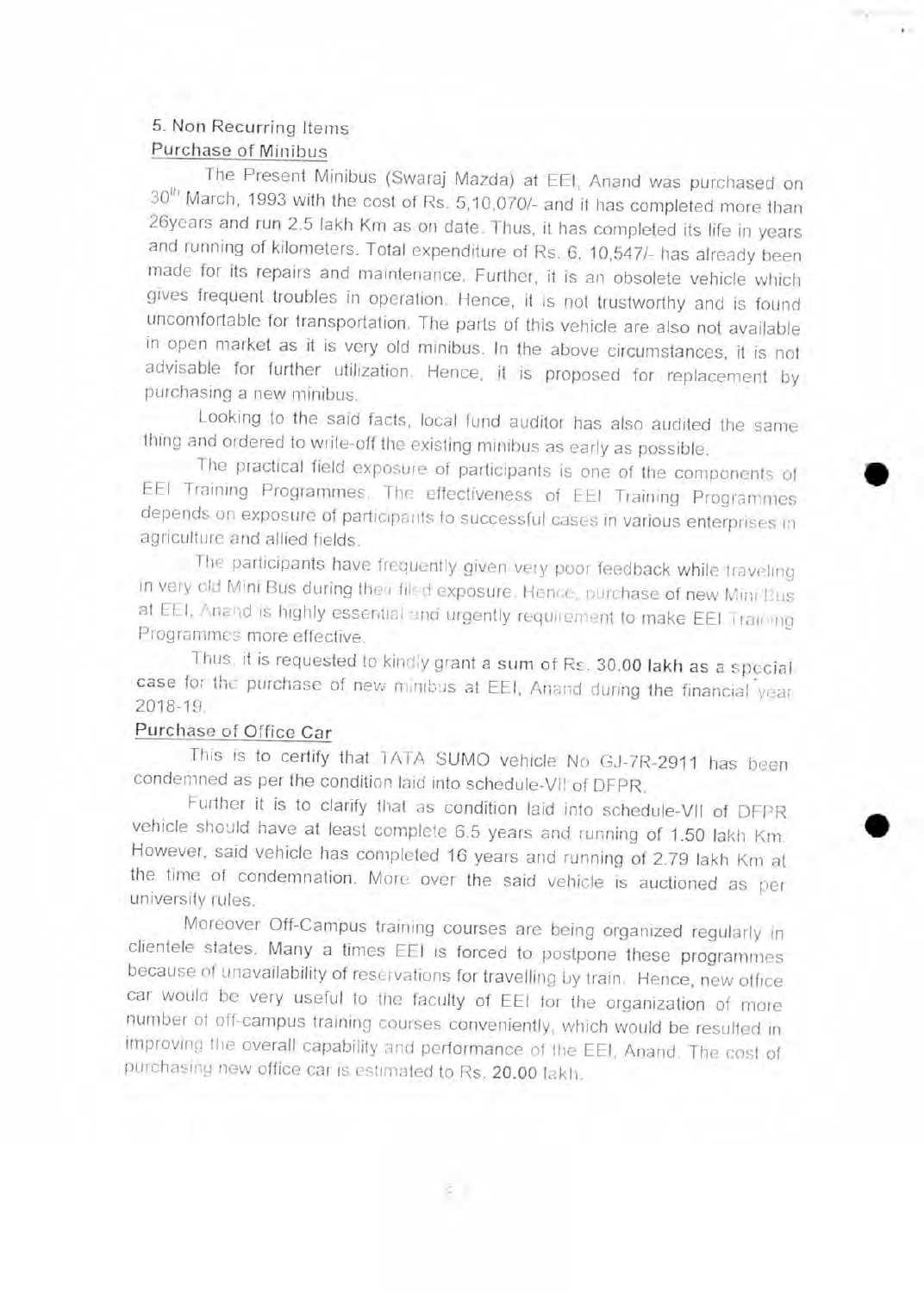# SCHEDULE-II

# Statement of Staff Position as on 1.04.2018

| Sr.<br>Designation<br>No. |                   | Name of incumbent    | Pay Band     |                          |               | Name of Posts<br>Sanc. Filled in Vacant |                |
|---------------------------|-------------------|----------------------|--------------|--------------------------|---------------|-----------------------------------------|----------------|
|                           | B.H.18248         |                      |              |                          |               |                                         |                |
| 1                         | Director          | Vacant*              | 37400-67000  | 10000                    | 1             | $\Omega$                                | 1              |
| $\overline{2}$            | Ext.Edu.          | Vacant*              | 37400-67000  | 10000                    | 1             | $\mathbf{0}$                            | 1              |
| 3                         | Assoc. Ext. Edu.  | Vacant*              | 37400-67000  | 8000                     | 1             | 0                                       | 1              |
| 4                         | Assoc. Ext. Edu.  | Dr.B.S.Divekar       | 37400-67000  | 8000                     | 1             | 1                                       | 0              |
| 5                         | Assoc. Ext. Edu.  | Dr.B.D.Patel         | 37400-67000  | 8000                     | 1             | $\mathbf{1}$                            | 0              |
| 6                         | Assoc. Ext. Edu.  | Dr.A.C.Patel         | 37400-67000  | 10000                    | 1             | 1                                       | $\Omega$       |
| $\overline{7}$            | Assoc. Ext. Edu.  | Vacant*              | 37400-67000  | 6000                     | 1             | 0                                       | 1              |
| 8                         | Assoc. Ext. Edu.  | Dr.M.R.Patel         | 37400-67000  | 9000                     | 1             | 1                                       | $\Omega$       |
| 9                         | Assoc. Ext. Edu.  | Shri.A.G.Sukhadia    | 15600-39100  | 6000                     | 1             | 1                                       | $\mathbf{0}$   |
| 10                        | Assoc. Ext. Edu.  | Dr.D.D.Patel         | 15600-39100  | 8000                     | 1             | 1                                       | $\Omega$       |
| 11                        | Assoc. Ext. Edu.  | Vacant*              | 37400-67000  | 6000                     | 1             | $\Omega$                                | 1              |
| 12                        | Asstt. Ext. Edu.  | Shri.A.P.Ninam       | 15600-39100  | 6000                     | 干             | 1                                       | $\Omega$       |
| 13                        | Lib/Res.Astt.     | Vacant*              | 15600-39100  | 6000                     | 1             | $\Omega$                                | 1              |
| 14                        | Agril. Officer    | Vacant*              | 39900-126600 |                          | 4             | $\Omega$                                | 1              |
|                           | Res./Field Asstt. | Vacant*              | 39900-126600 |                          | 1             | $\Omega$                                | 1              |
| Тб                        | Res./Field Asstt. | Vacant*              | 39900-126600 |                          | 1             | 0                                       | 1              |
| 17                        | Sr.Technician     | Vacant*              | 39900-126600 |                          | 1             | $\Omega$                                | 1              |
| 18                        | Sr.Technician     | Shri, N.S. Charpot   | 39900-126600 |                          | 1             | $\mathbf{1}$                            | $\Omega$       |
| 19                        | Art./Photographer | Vacant*              | 29200-92300  | ú.                       | 1             | $\Omega$                                | 1              |
| 20                        | Proj.Operator     | Vacant*              | 29200-92300  |                          | 1             | 0                                       | 1              |
| 21                        | Office Supdt.     | Vacant <sup>*</sup>  | 44900-142400 |                          | 1             | 0                                       | $\mathcal{L}$  |
| 22                        | PA                | On daily wage basis# | 35400-112400 | ú.                       | 1             | Ť                                       | $\overline{0}$ |
| 23                        | P.A.              | On daily wage basis# | 35400-112400 | é.                       | 1             | 1                                       | 0              |
| 24                        | Acco. Clerk       | Shri.A.C.Dave        | 35400-112400 |                          | 1             | 1                                       | $\Omega$       |
| 25                        | Sr. Clerk         | Shri.B.S.Parmar      | 25500-81100  |                          | 1             | $\dot{\tau}$                            | $\Omega$       |
| 26                        | Jr. Clerk         | On daily wage basis# | 19900-63200  | $\sim$                   | 1             | 1                                       | $\Omega$       |
| 27                        | Jr. Clerk         | On daily wage basis# | 19900-63200  | $\overline{\phantom{a}}$ | 1             | 1                                       | $\mathbf 0$    |
| 28                        | Jr. Clerk         | On daily wage basis# | 19900-63200  |                          | 1             | 1                                       | 0              |
| 29                        | Store Keeper      | Shri.N.R.Rabari      | 19900-63200  |                          | 1             | 1                                       | $\Omega$       |
| 30                        | Driver            | Vacant*              | 19900-63200  | $\sim$                   | 1             | $\mathcal{O}$                           | 1              |
| 31                        | Driver            | On daily wage basis# | 19900-63200  |                          | $\mathcal{I}$ | $\mathbf{1}$                            | 0              |
|                           | Driver            | On daily wage basis# |              |                          |               |                                         |                |
|                           |                   |                      | 19900-63200  |                          | 1             | 1                                       | $\mathbf{0}$   |
| 33                        | Mali              | On daily wage basis# | 15000-47600  |                          | 1             | 1                                       | $\Omega$       |
| 34                        | Peon              | Vacant*              | 14800-47100  | -                        | 1             | $\Omega$                                | 1              |
| 35                        | Peon              | Shri, R.S.Dabhi      | 14800-47100  |                          | 1             | 1                                       | $\Omega$       |
| 36                        | Peon              | Smt.C.S.Parmar       | 14800-47100  | $\sim$                   | 1             | 1                                       | $\Omega$       |
| 37                        | Peon              | On daily wage basis# | 14800-47100  |                          | 1             | 1                                       | 0              |
| 38                        | Helper            | Shri Z.B. Saiyad     | 14800-47100  | e.                       | 1             | 1                                       | 0              |
| 39                        | Cleaner           | Vacant*              | 14800-47100  |                          | 1             | 0                                       | 1              |
| 40                        | Runner            | Shri.G.A.Jadav       | 14800-47100  |                          | 1             | 1                                       | 0              |
| 41                        | Runner            | Vacant*              | 14800-47100  |                          | 1             | 0                                       | 1              |
| 42                        | Chowkidar         | Vacant*              | 14800-47100  | ÷.                       | 1             | $\circ$                                 | 1              |
| 43                        | Berer             | Vacant*              | 14800-47100  |                          | 1             | $\overline{O}$                          | 1              |
| 44                        | Sweeper           | Shri.K.B.Harijan     | 14800-47100  |                          | 1             | 1                                       | $\mathcal{O}$  |
| 45                        | Sweeper           | On daily wage basis# | 14800-47100  |                          |               | 1                                       | 0              |
|                           |                   |                      |              | TOTAL                    | 45            | 26                                      | 19             |

# :On Daily Vi,,,gc Basis